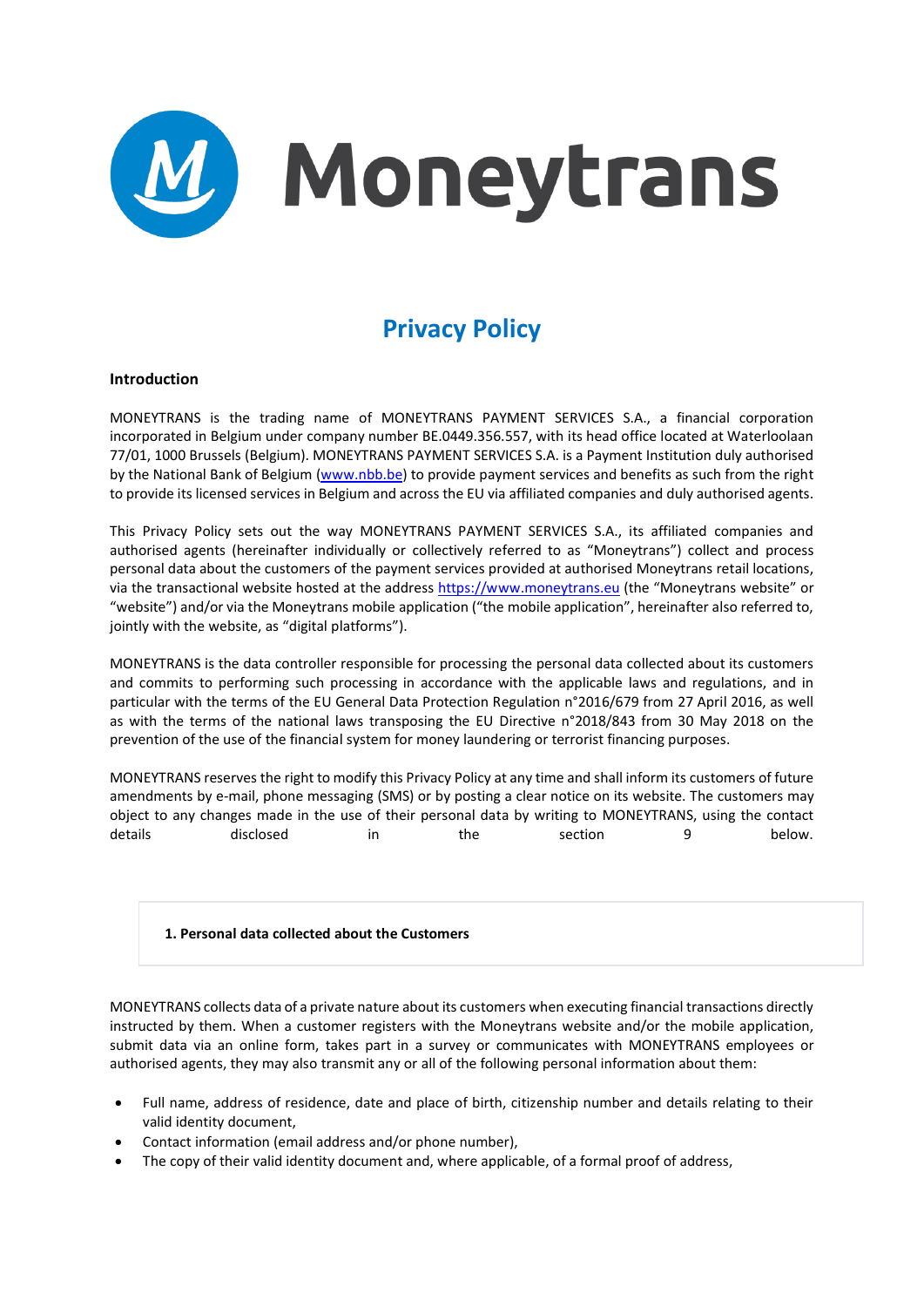- Where required, information or documents disclosing the purpose of their transactions and/or the origin of the funds used in connection with operations executed via MONEYTRANS,
- The identification data of the counterparties of the financial transactions executed via MONEYTRANS,
- Their bank account details, or the details of the payment card(s) used to settle new payment orders initiated via the website and/or the mobile application of MONEYTRANS.

In addition to the aforementioned set of personal data directly collected from the customers, MONEYTRANS may also collect the following additional information about the users of its digital platforms (the transactional website and the mobile application), via "cookies" or similar technologies downloaded from its servers:

- The IP address of the online user,
- The type of operating system and of Internet browser software installed on the device used to access the MONEYTRANS website or mobile application,
- The detail about the visits on the website and/or mobile application and, where applicable, on the websites or mobile applications of third parties accessed via links embedded on the MONEYTRANS website or mobile application.

The cookies or similar technologies generated by the Moneytrans website and/or the mobile application are stored on the device of the customers for a limited period. Data retrieved via such technologies is essential to ensure the proper functioning of the digital platforms of Moneytrans and the online financial services provided therein, by allowing the webpages and/or the mobile application to display correctly on the users' devices. Cookies also help to authenticate registered users and to customize user sessions, but they do not allow to collect any personal data about the users or to identify them as a person. For more information about the use of cookies by MONEYTRANS, please refer to our **Policy on [Cookie Use](https://www.moneytrans.eu/belgium/en/cookies-policy/)**.

## **2. Use of the Personal Data**

Personal data collected about Moneytrans customers is solely used for the following purposes:

- To provide the financial services ordered by the customers and execute the payment transactions according to their instructions,
- To receive online payments from the customers using the website or the mobile application;
- To comply with the legal obligations applicable to financial institutions regarding the identification of customers and of the characteristics of their transactions and the ongoing surveillance of business relationships and occasional transactions,
- To provide customer support services in case of problems, questions or complaints relating to the services provided or to pending individual payment transactions,
- To inform the customers about changes in the services provided by MONEYTRANS,
- To administer the client accounts and to perform overall customer management,
- To carry out direct marketing actions, including by sending notifications by e-mail or by SMS about other services provided by MONEYTRANS, which may be of interest to registered customers. The customers may however withdraw their consent to receive such notifications at any time in accordance with the procedures set out below,
- To carry out anonymised research and statistics about the use of the financial services and/or of the digital platforms.

## *How to unsubscribe from direct marketing mailing lists?*

Even when a customer has given their initial consent to receive marketing information from MONEYTRANS, they may withdraw this consent at any time.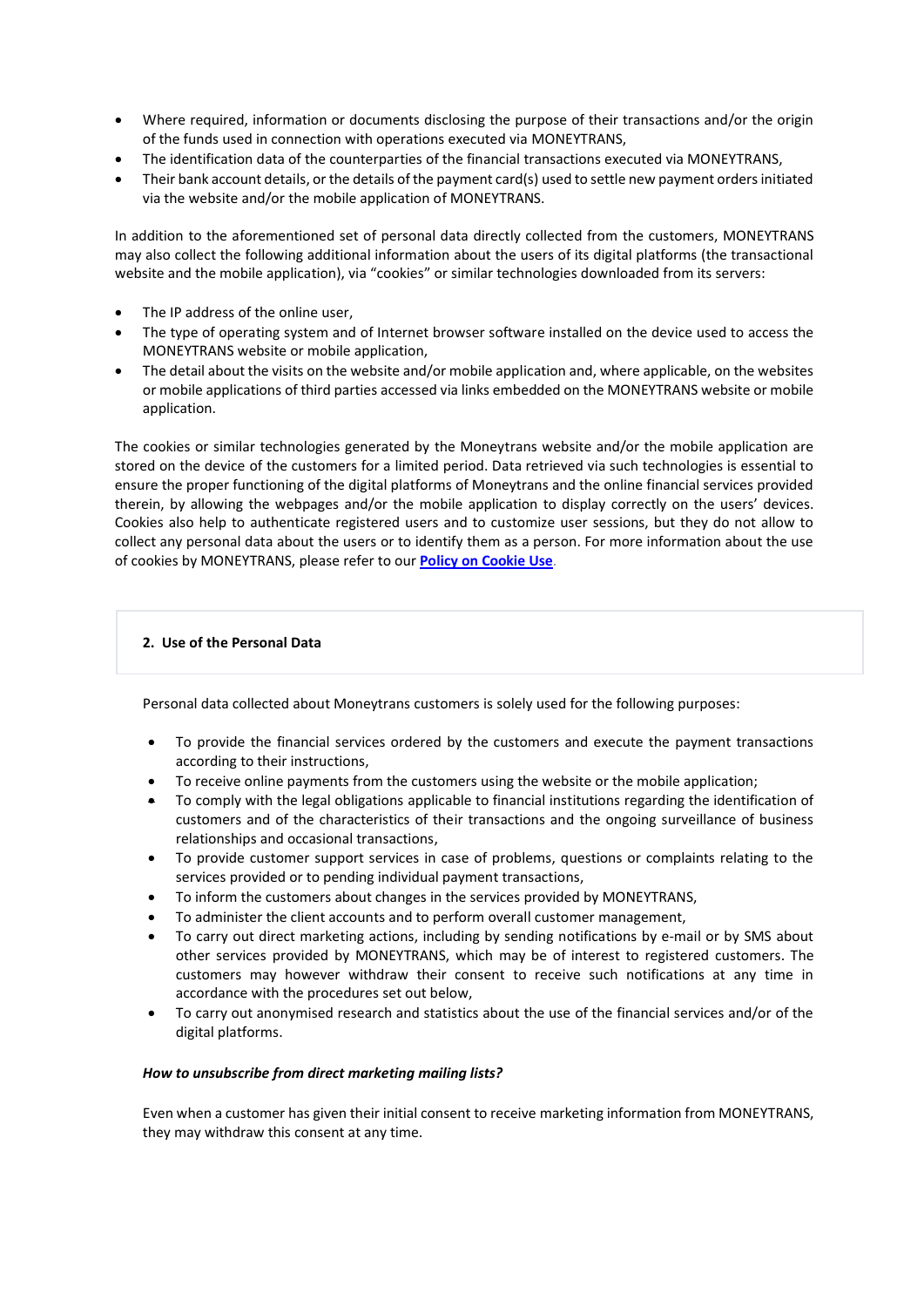The procedure for unsubscribing from the commercial mailing lists is included in each e-mail sent out by MONEYTRANS. Alternatively, the customer can also send an e-mail to [onlinesupport@moneytrans.eu](mailto:onlinesupport@moneytrans.eu) with the subject "UNSUBSCRIBE REQUEST" and indicate in the body of their message the e-mail address or phone number they wish to have deleted from MONEYTRANS' mailing list. We will then comply with the unsubscribe request within 7 working days.

# **3. Transmission of Personal Data to third parties**

In principle, personal data collected about the customers is only shared with the following parties:

- MONEYTRANS employees who are in charge of executing the payment orders instructed by the customers and of providing overall customer support,
- The counterparties of the operations as identified by the clients themselves,
- Where applicable, other affiliated companies and/or third-party companies whose intervention is necessary or useful for the execution of the operations initiated by the customers or the completion of the other data processing purposes listed in the section 2.

When personal data is transferred to companies or correspondents based outside of the European Economic Area, MONEYTRANS ensures that such counterparties provide an adequate level of protection to the data transferred, through specific contractual clauses, binding corporate rules or self-certification mechanisms recognised by the European Union as providing a level of data protection equivalent to the one provided under the General Data Protection Regulation n°EU/2016/679.

However, MONEYTRANS reserves the right to also transfer the personal data of its customers to other third parties, in the cases listed below and in accordance with the regulations in force:

- In the event that MONEYTRANS or the majority of its assets are acquired by a third party,
- When MONEYTRANS or a third-party company to which personal data has been legally transmitted is required to communicate such data to a judicial or supervisory authority, in order to comply with their legal obligations related to the fight against money laundering and the financing of terrorism,
- In order to enable MONEYTRANS to enforce its intellectual property rights, its general terms of use or any other clause governing its contractual relationship with its customers,
- In cases where a website user has been directed to the MONEYTRANS website via third parties to whom MONEYTRANS is liable to pay commission charges, and/or,
- When MONEYTRANS relies on third parties to operate its services provided via its website or mobile application (e.g. via a third-party acquirer in charge of processing online payments or identifying the client).

## **4. Right to Access and to Amend Personal Data**

MONEYTRANS customers may at any time access the personal data held about them and request, as the case may be, to update their personal information, to rectify incorrect information or to request the deletion of their account registered with MONEYTRANS.

Registered users of the website or of the mobile Application of MONEYTRANS may exercise such rights directly, by accessing their personal data in the section "My Account" section and by making the appropriate changes or requesting them online. The customers may alternatively request the relevant changes from the customer service of Moneytrans, buy using the contact details disclosed in the section 9 below. MONEYTRANS will ensure to process any such request received from the customers within 7 working days.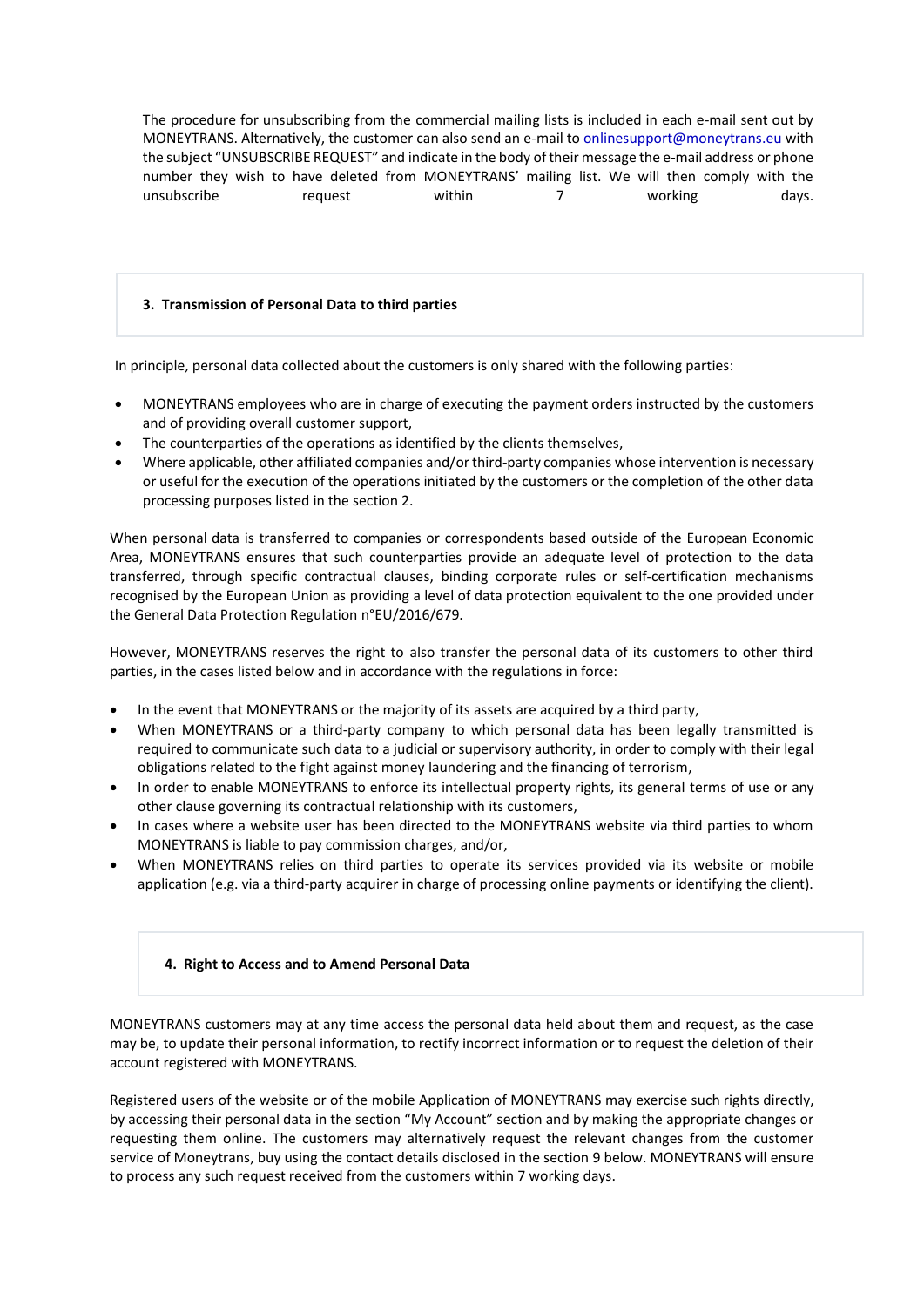The customers however acknowledge that, in the event that they refuse to communicate their personal data necessary for the processing of their transactions instructed to MONEYTRANS, or that they wish to obtain the deletion of their customer account registered with MONEYTRANS, such requests shall result in MONEYTRANS being unable to enter into a contractual relationship, to continue such a relationship or to execute financial transactions instructed by the customers, as the case may be.

#### **5. Communication with the Clients**

Registered customers are likely to receive transactional e-mails or SMS messages generated by MONEYTRANS, which are necessary to administer the customers' accounts and execute their financial transactions. Such notifications aim, for instance, to:

- Confirm the validation or the execution of a payment order initiated by the customer,

- Notify the receipt or the failure of a payment made by the client to settle a transaction,

- Send a one-time authentication code that the customer must use to confirm a new payment order, following the "two-factor identification" method,

- Confirm the modification of a password, of personal data or of other means of access (such as a PIN for a card),

- Confirm any other transaction carried out online or at an authorised MONEYTRANS location.

The customers may also receive notifications by e-mail or SMS, informing them of promotions, special offers or new products proposed by MONEYTRANS. In line with the terms set out in the section 2 above, the customers may choose at any time to opt out from receiving such communications sent for direct marketing purposes.

## **6. Security of Personal Data**

In order to protect the security and the integrity of the personal data of its customers attended at authorised retail offices, MONEYTRANS implements a number of measures, which include:

- identifying and verifying the identity of the customers on the occasion of each of their new transaction, as a means of preventing identity theft,
- using two-factor identification methods to authenticate the employees in charge of processing financial transactions for the customers,
- installing digital certificates on the computers used at retail offices to connect to the MONEYTRANS software and keeping the client database stored on highly secured servers protected against data loss or theft.

The security and integrity of the personal data of the users of the MONEYTRANS website is respectively ensured through the use of the « Secure Socket Layer" (SSL) technology. This technology guarantees that all communication taking place between the Moneytrans website and the computer of the users is encrypted and hence protected against external attempts to steal personal data.

The identity of the Moneytrans website is moreover certified by an external Authority, which guarantees its security via the label «HTPPS» disclosed in the website address (URL).

Such security measures can however only be effective if the website users themselves follow certain precautionary measures aimed at protecting their personal data on the Internet, such as those listed hereafter.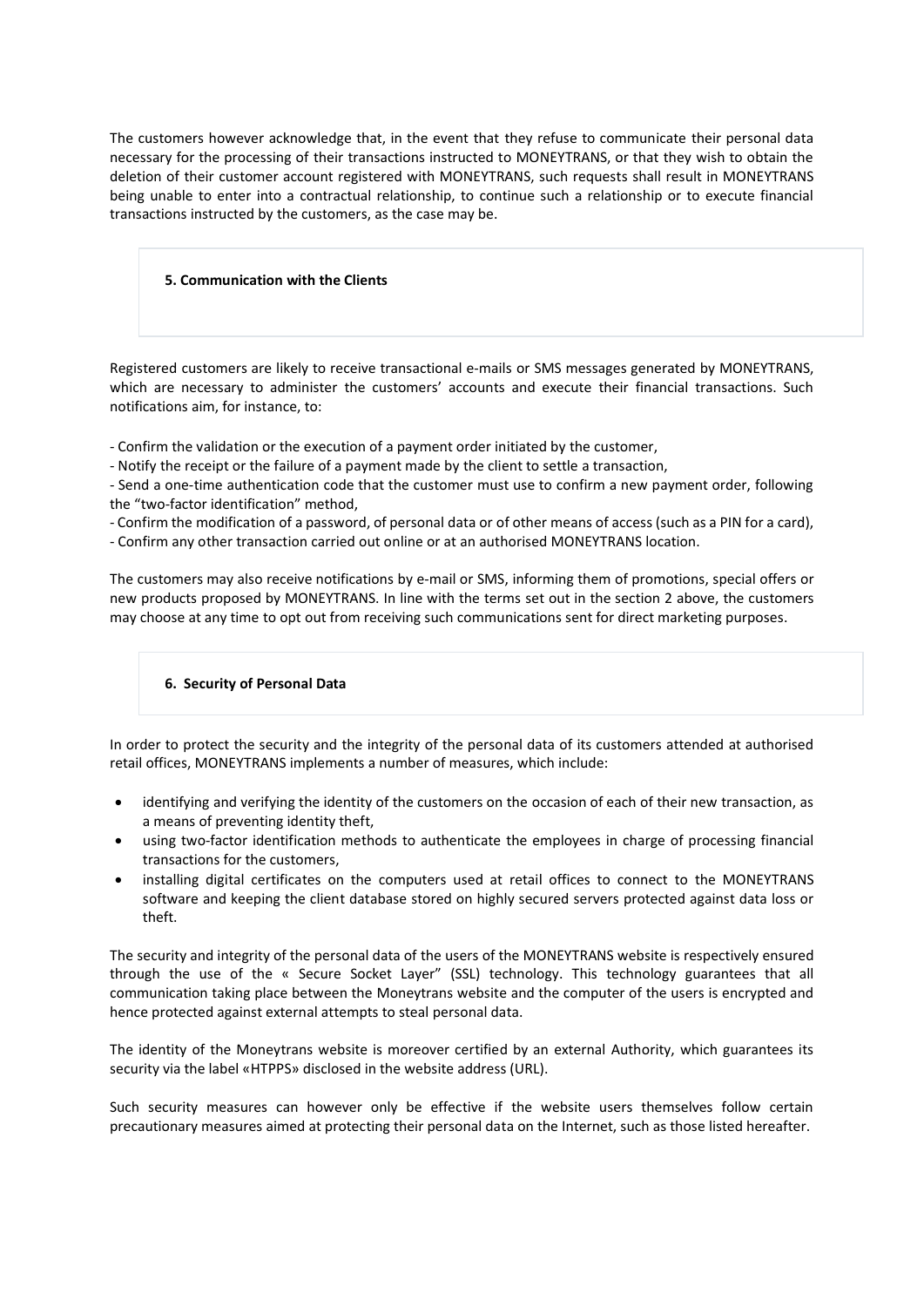## **7. Measures to Keep Personal Data Safe on the Internet**

It is the responsibility of the customers using the services provided through digital platforms to respect at all times the following instructions to protect their personal data exchanged with MONEYTRANS:

- 7.1. Never share your personal login details to the MONEYTRANS website and/or mobile application with third parties,
- 7.2. Choose a strong password that cannot be easily guessed and includes a combination of letters, numbers, and symbols,
- 7.3. Avoid using the same password across different websites and/or mobile applications you registered with,
- 7.4. Reset your password regularly (for instance: every 3 months),
- 7.5. Never write down your password on a medium that is easily accessible to third parties,
- 7.6. Do not connect to the MONEYTRANS website and/or mobile application via an unsecured WIFI connection,
- 7.7. Sign out from your account when you leave the website and/or mobile application,
- 7.8. Install an antivirus software on your computer and keep its version up to date,
- 7.9. Never enter personal information on a website whose connection is not secure (a connection can be deemed secure if the URL address of the website shows the label "HTTPS"),
- 7.10. Never answer to an e-mail asking for your personal information relating to your username, password, bank account or payment card details used on the MONEYTRANS website and/or mobile application. Such fraudulent e-mails, also called "phishing e-mails" aim at stealing your personal login information and financial data, possibly by directing you to a counterfeited website. **MONEYTRANS will never send to its registered online users such e-mails. Similarly, our Customer Service will never contact you by telephone to ask you to provide such sensitive information orally.**
- 7.11. E-mail generated by the website and/or mobile application or sent by our Customer Service always use the extension @moneytrans.eu. Immediately delete from your mailbox and do not open any attachment included in an e-mail claimed to be sent out by MONEYTRANS, and which does not have that extension. Registered users of the MONEYTRANS website and/or mobile app must additionally follow the security measures set out in the [General Terms of Use of the MONEYTRANS website,](https://www.moneytrans.eu/belgium/en/legal-notes-and-terms-of-use/) which set out more in detail their obligations to prevent the unauthorised use of their personal access codes to the Moneytrans website.

# **8 Retention of Personal Data**

In line with the applicable laws pertaining to the prevention of money laundering and terrorist financing, MONEYTRANS is required to keep the information and the documents collected from the customers of its financial services as well as their full transaction history for up to ten years following their last operation date. MONEYTRANS cannot therefore comply with requests related to the deletion of its customers' data before the expiry of the legal data retention periods set out for the customers of financial institutions.

## **9 MONEYTRANS Contact Details**

Any question or request about this Privacy Policy should be communicated to the Customer Support Service of MONEYTRANS through one of the following means:

- By letter sent to: MONEYTRANS PAYMENT SERVICES S.A., 77/box 01 Waterloolaan, 1000 Brussels, Belgium
- By e-mail sent to: [onlinesupport@moneytrans.eu](mailto:onlinesupport@moneytrans.eu)
- By calling one of the following numbers, depending on your country of residence: